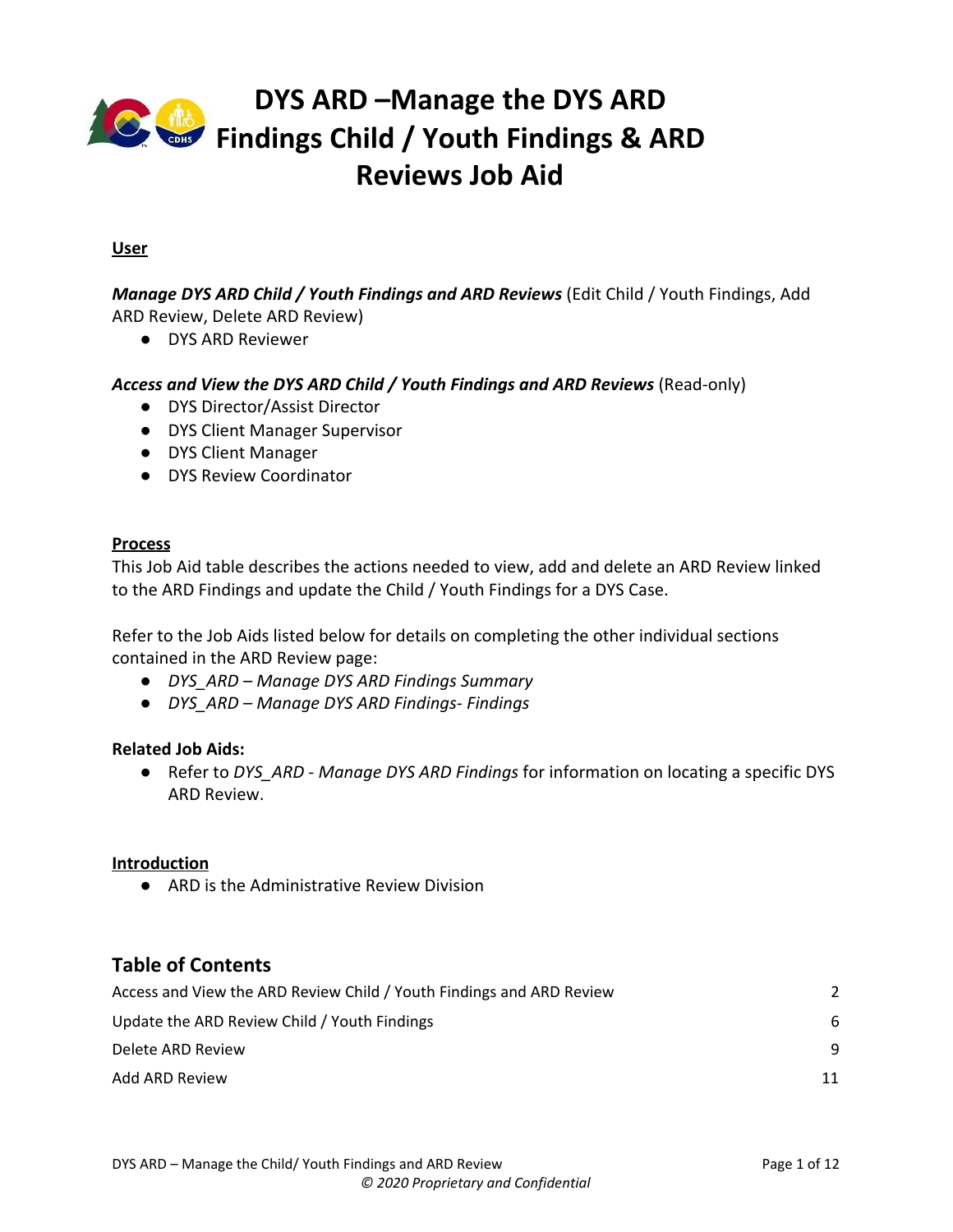

## <span id="page-1-0"></span>**Access and View the ARD Review Child / Youth Findings and ARD Review**

The panel displays the Child / Youth Findings and the ARD Review associated to the ARD Findings.

● If there is not an ARD Review linked to the ARD Findings no information displays in the panel.

| Steps/Output                                                                                                                                                                | <b>Screenshot</b>                                                                                                                                                                                                                                                                                                                                                                                                                                                                                                                                                                                                                                                       |
|-----------------------------------------------------------------------------------------------------------------------------------------------------------------------------|-------------------------------------------------------------------------------------------------------------------------------------------------------------------------------------------------------------------------------------------------------------------------------------------------------------------------------------------------------------------------------------------------------------------------------------------------------------------------------------------------------------------------------------------------------------------------------------------------------------------------------------------------------------------------|
| Refer to the DYS ARD - Manage<br>DYS ARD Findings Job Aid for<br>details on locating the desired<br>ARD Findings.<br>On the ARD Findings page:                              | cyfmu2<br>$A$ cour<br>COLORADO<br><b>co</b><br><b>Department of Human Services</b><br>$\overline{6}$<br>Welcome. Cei Oa Te<br>DYS ARD Reviews 2251729<br>ARD Findings 1553416<br>Workspace<br><b>Back to Workspace</b><br>Show Menu<br>ARD Findings - DVJMWRASKAMZ YEDFSSACUGV - 6/11/2020<br>Child/Youth Findings & ARD<br><b>Actions v</b><br><b>Summary</b><br>Findings<br>Findings Date*<br>Findings Type*<br><b>Family Name</b><br>Case ID<br>Child Welfare Delinquer<br>6/11/2020<br>DVJMWRASKAMZ YEDFSS<br>1832144<br>Safety Issue for follow-up?'<br>All Parties Invited?"<br><b>Issues for Regional Director?</b><br>Permanency Hearing?"<br>No:<br>No.<br>No. |
| Navigate to the Child/Youth<br>Findings & ARD Reviews section<br>by clicking the links in the left<br>navigation panel or using the<br>scroll bar at the right of the page. | Requires Region Response?<br><b>Child/Youth Findings &amp; ARD Reviews</b><br>Actions $\mathbf{v}$ –<br>Client ID Review Date Reviewer Perm. Goal Incorrect? Active Perm. Goal Anon. Goal Date Incorrect? Co<br>Name<br>2251729 6/19/2019<br>Ozjgtanimy<br>Leslie F<br>Select<br>Mascarenas<br>Bgstkjartjl<br>Xidsaadmdbw<br>Findings<br>Save<br>Permanency Goal                                                                                                                                                                                                                                                                                                        |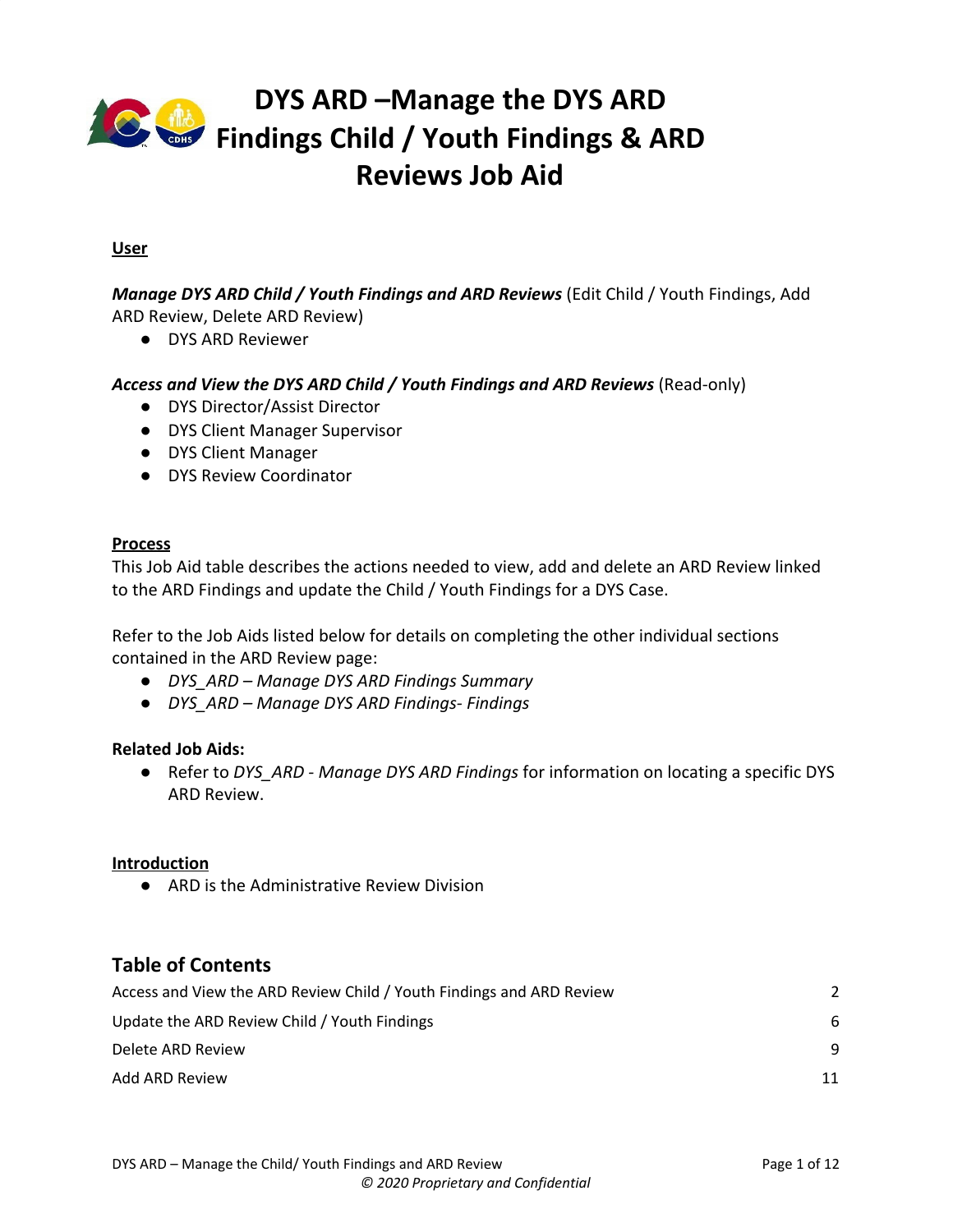

| In the Child / Youth Findings &<br><b>ARD Reviews section:</b>                                            |  |
|-----------------------------------------------------------------------------------------------------------|--|
| The Child / Youth Findings for the<br>DYS ARD Findings display.                                           |  |
| 1. (Optional) Click the name in<br>the Name column to open the<br>Client Record for the Child /<br>Youth. |  |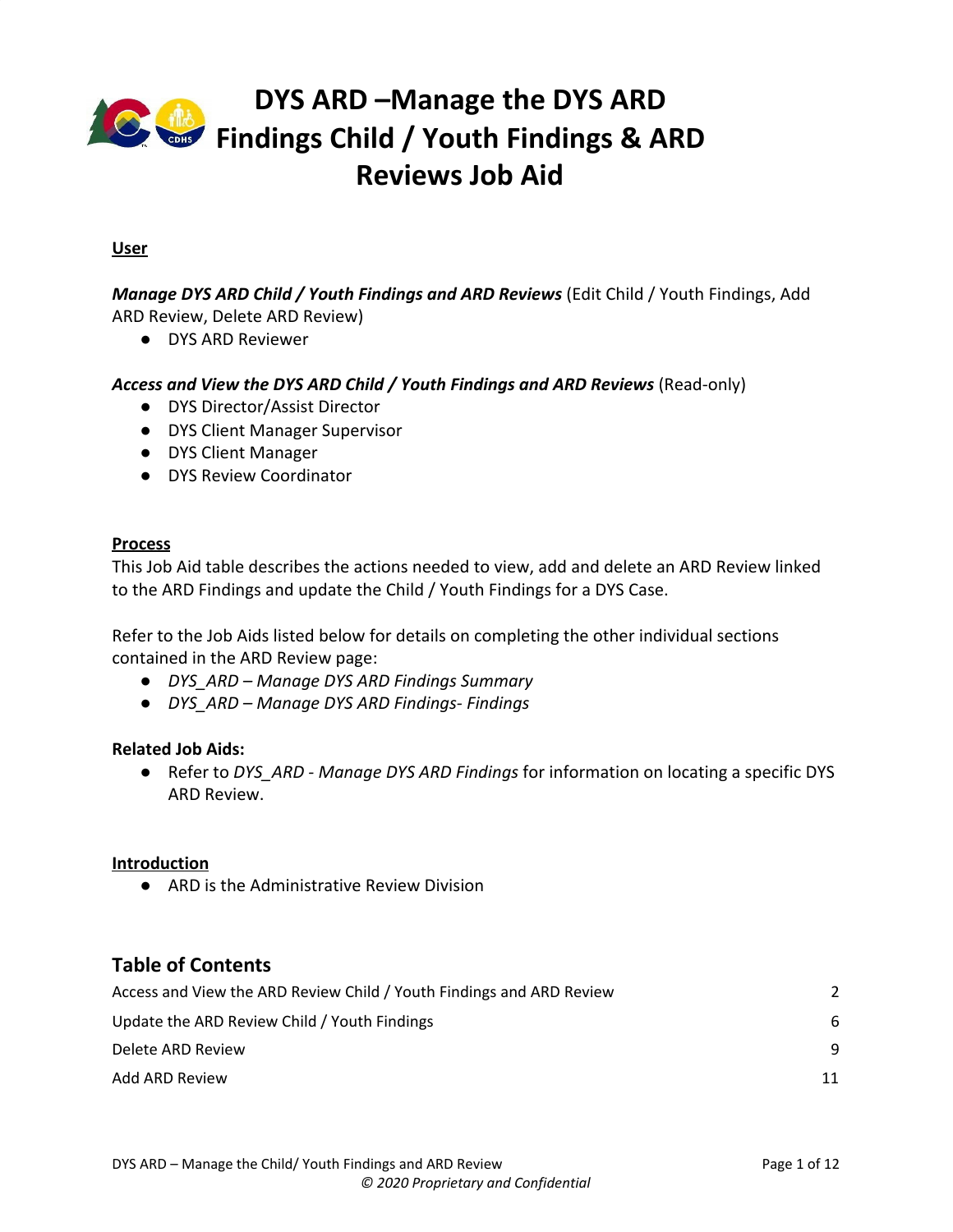

# **DYS ARD –Manage the DYS ARD Findings Child** / **Youth Findings** & ARD **Reviews Job Aid**

|    | The Client Record for the Child /<br>Youth opens in a new Record tab.                                         | COLORADO<br>$\frac{1}{\cos \theta}$<br><b>Back to Workspace</b><br>$\epsilon$          | Workspace                                                     | ARD Findings 1553416<br>$\times$ DYS ARD Reviews 2251729 | cyfmu2<br>Welcome, Cgi Qa Test5 (Logout)<br>$\bullet$<br>$\bullet$<br>Client 2251729 |
|----|---------------------------------------------------------------------------------------------------------------|----------------------------------------------------------------------------------------|---------------------------------------------------------------|----------------------------------------------------------|--------------------------------------------------------------------------------------|
|    |                                                                                                               | $\equiv$ Show Mer<br>Client Demographics                                               | Client Record: Ozjgtanimy Xidsaadmdbw<br>Client ID            | <b>Created Date</b>                                      | Created By                                                                           |
| 2. | Click the ARD Findings record<br>tab to return to the ARD                                                     | Ethnicity<br>Birthplace<br>Legal Status<br>Citizenship<br>Household Living Arrangement | 2251729                                                       | 3/14/2008                                                |                                                                                      |
|    | Findings.                                                                                                     | Relationships<br>Address<br>Phone Number                                               | <b>Client Demographics</b>                                    |                                                          |                                                                                      |
|    |                                                                                                               | Email<br>Alias                                                                         | State ID<br>Y408748                                           | Expunge                                                  | Prefix                                                                               |
|    |                                                                                                               |                                                                                        | First Name*                                                   | Middle Name                                              | Last Name"                                                                           |
|    |                                                                                                               |                                                                                        | Ozjgtanimy                                                    | Bgstkjartjl                                              | Xidsaadmdby                                                                          |
|    |                                                                                                               |                                                                                        | Suffix                                                        | Trans-Gender Identity                                    | Gender Identity*                                                                     |
|    |                                                                                                               |                                                                                        |                                                               | Male<br>$\check{~}$                                      | Male<br>$\checkmark$                                                                 |
|    |                                                                                                               |                                                                                        | Sexual Orientation<br>$\checkmark$<br>Do Not Know/Questioning | Preferred Gender Pronoun*<br>He/Him<br>$\checkmark$      | Marital or Domestic Partnership Status<br>Single<br>$\check{~}$                      |
|    |                                                                                                               |                                                                                        | SSN                                                           | Date of Birth*                                           | Date of Birth estimated?                                                             |
|    |                                                                                                               |                                                                                        | 161-00-7582                                                   | 白<br>6/17/2000                                           | No                                                                                   |
|    |                                                                                                               |                                                                                        | Date of Death                                                 | Religion                                                 | <b>Hair Color</b>                                                                    |
|    |                                                                                                               |                                                                                        | 自<br><b>MM/DD/YYYY</b>                                        | None<br>$\checkmark$                                     | Brown<br>$\checkmark$                                                                |
|    |                                                                                                               |                                                                                        | Eye Color                                                     | Height                                                   | Weight<br>Save                                                                       |
|    | 3. (Optional) Click the date in the<br>Review Date column to open<br>the ARD Review for the Child /<br>Youth. |                                                                                        |                                                               |                                                          |                                                                                      |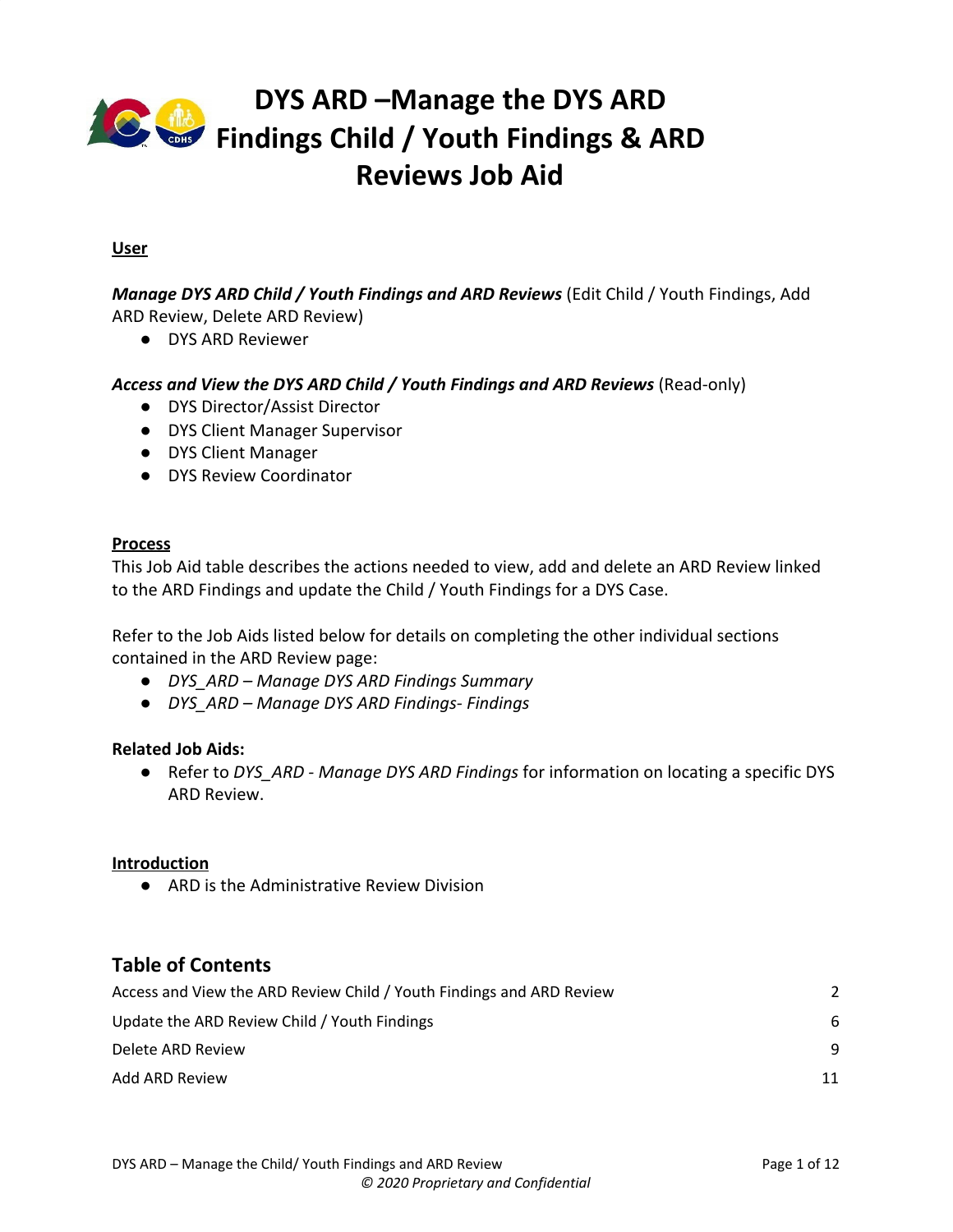

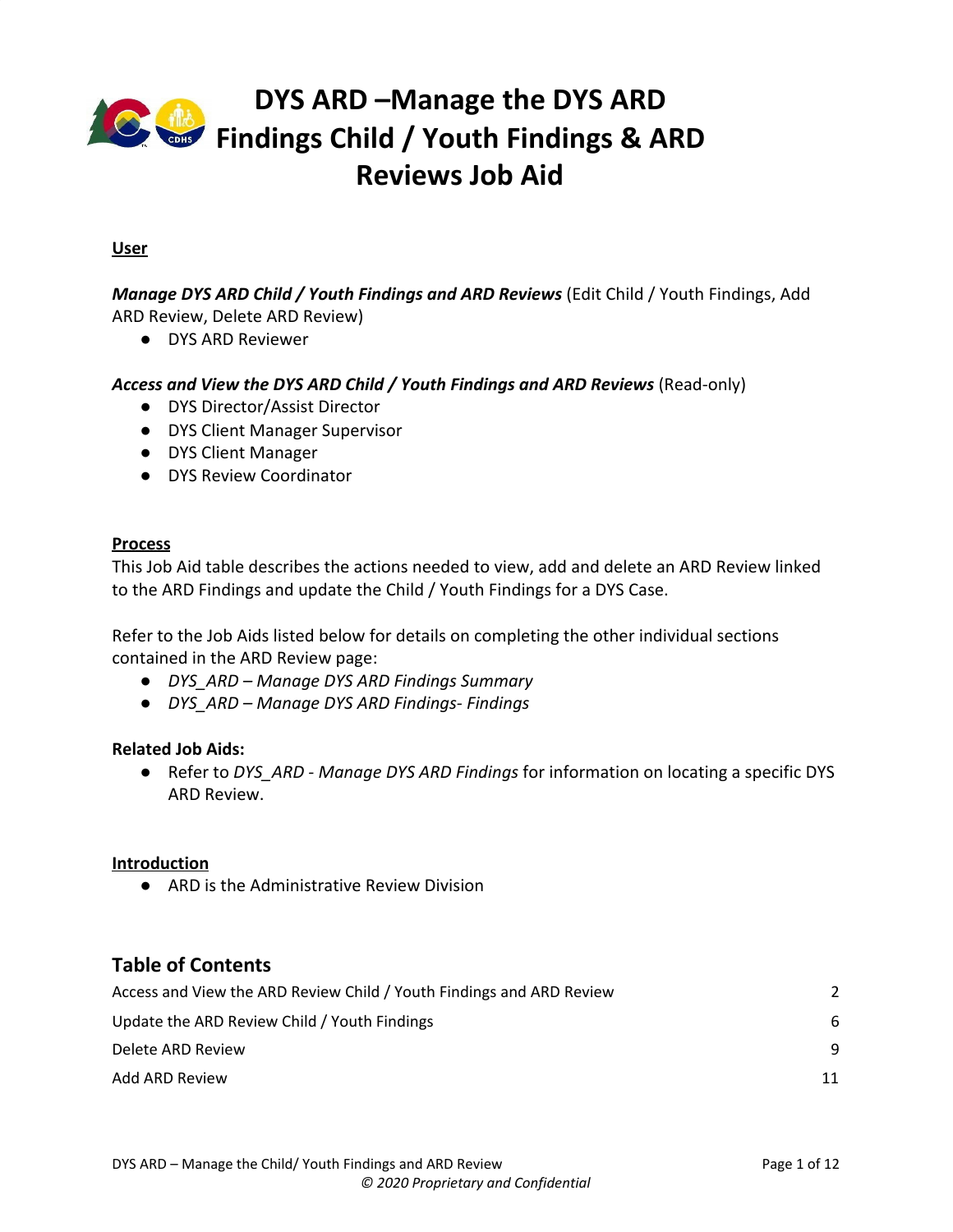

# <span id="page-5-0"></span>**Update the ARD Review Child / Youth Findings**

- The Child / Youth from the ARD Review displays Client's First Name, Middle Name, Last Name, and Suffix.
- The **Review Date** displays the Review Date from the ARD Review.
- The **Reviewer** displays the Reviewer from the ARD Review.

| Steps/Output                                                          | <b>Screenshot</b>                                                                                                                                                                                                                                                                                                                                                                                                                          |
|-----------------------------------------------------------------------|--------------------------------------------------------------------------------------------------------------------------------------------------------------------------------------------------------------------------------------------------------------------------------------------------------------------------------------------------------------------------------------------------------------------------------------------|
| In the Child / Youth Findings &<br><b>ARD Reviews section:</b>        | Welcome, Cgi Qa Test5 (Logout) <b>4<sup>25</sup> (Oyfmu2</b><br>COLORADO<br>ARD Findings 1553416<br>Workspace<br>$\rightarrow$<br>DYS ARD Reviews 2251729<br>$\!\times\!$                                                                                                                                                                                                                                                                  |
| Make updates as necessary.<br>1.                                      | Child/Youth Findings & ARD Reviews<br><b>Actions v</b><br>Client IDReview Date Reviewer Perm, Goal Incorrect? Active Perm, Goal Anon.Goal Date Incorrect? Correct Goal Date<br>Name<br>Ozigtanimy<br>2251729 6/19/2019<br>Leslie H<br>N <sub>N</sub><br>$\sqrt{N}$<br>$\mathbb{R}$<br>曲<br>Select<br>$\checkmark$<br>MM/DD/YYYY<br>Bgstkjartjl<br>Mascarenas<br>Kidsaadn<br>Findings                                                       |
|                                                                       | Permanency Goal<br>Select<br>Best Interest/Reasonable Efforts<br>Select                                                                                                                                                                                                                                                                                                                                                                    |
|                                                                       | Child/Family Progress/Issues<br>Select                                                                                                                                                                                                                                                                                                                                                                                                     |
|                                                                       | Safety Issues<br>elect<br>Save                                                                                                                                                                                                                                                                                                                                                                                                             |
| If the Perm Goal Incorrect? toggle                                    | cvfmu2<br>$\frac{4}{100}$<br>COLORADO<br>Welcome, Cgi Qa Test5 (Logout)<br>G<br>Q                                                                                                                                                                                                                                                                                                                                                          |
| is set to Yes, the Active Perm Goal<br>field is enabled and required. | DYS ARD Reviews 2251729<br>ARD Findings 1553416<br>Workspace<br>$\mathbb{R}$<br><b>Child/Youth Findings &amp; ARD Reviews</b><br><b>Actions v</b><br>Goal Date Incorrect? Correct Goal Date                                                                                                                                                                                                                                                |
| 2. Select the appropriate option<br>from the drop-down list.          | Client IDReview Date Revier<br>Name<br>Ozjgtanimy<br>2251729 6/19/2019<br>Leslie H<br>YNYN<br>Y.<br>Ū<br>MM/DD/YYYY<br>Select<br>$\checkmark$<br>Bgstkjartjl<br>Mascarer<br>Xidsaar<br>Leg Guard/Perm Custody-non relativ<br>Other Pind Perm Live Arr/Non Rel LT FC<br>Other Pind Perm Livy Announ North TO<br>Other Pind Perm Livy AnnRel LT Fos Care<br>Other Pind Perm Living AnnEmancipation<br>Findings<br>Perm Plmt w/Relative-Adont |
| Note: If the Perm Goal Incorrect?<br>toggle is set to No, the Active  | <br>Perm Pimt w/Relative-Leg Guard/Perm Cus<br>Permanency Goal<br>Select<br>Remain Home<br>Return Home<br>Return Home from Kinship Care<br>Return Home via Reinst of Parental Rights                                                                                                                                                                                                                                                       |
| Perm Goal field remains blank<br>and disabled.                        | Best Interest/Reasonable Efforts<br>Select                                                                                                                                                                                                                                                                                                                                                                                                 |
|                                                                       | Child/Family Progress/Issues<br>Select                                                                                                                                                                                                                                                                                                                                                                                                     |
|                                                                       | Safety Issues<br>Save                                                                                                                                                                                                                                                                                                                                                                                                                      |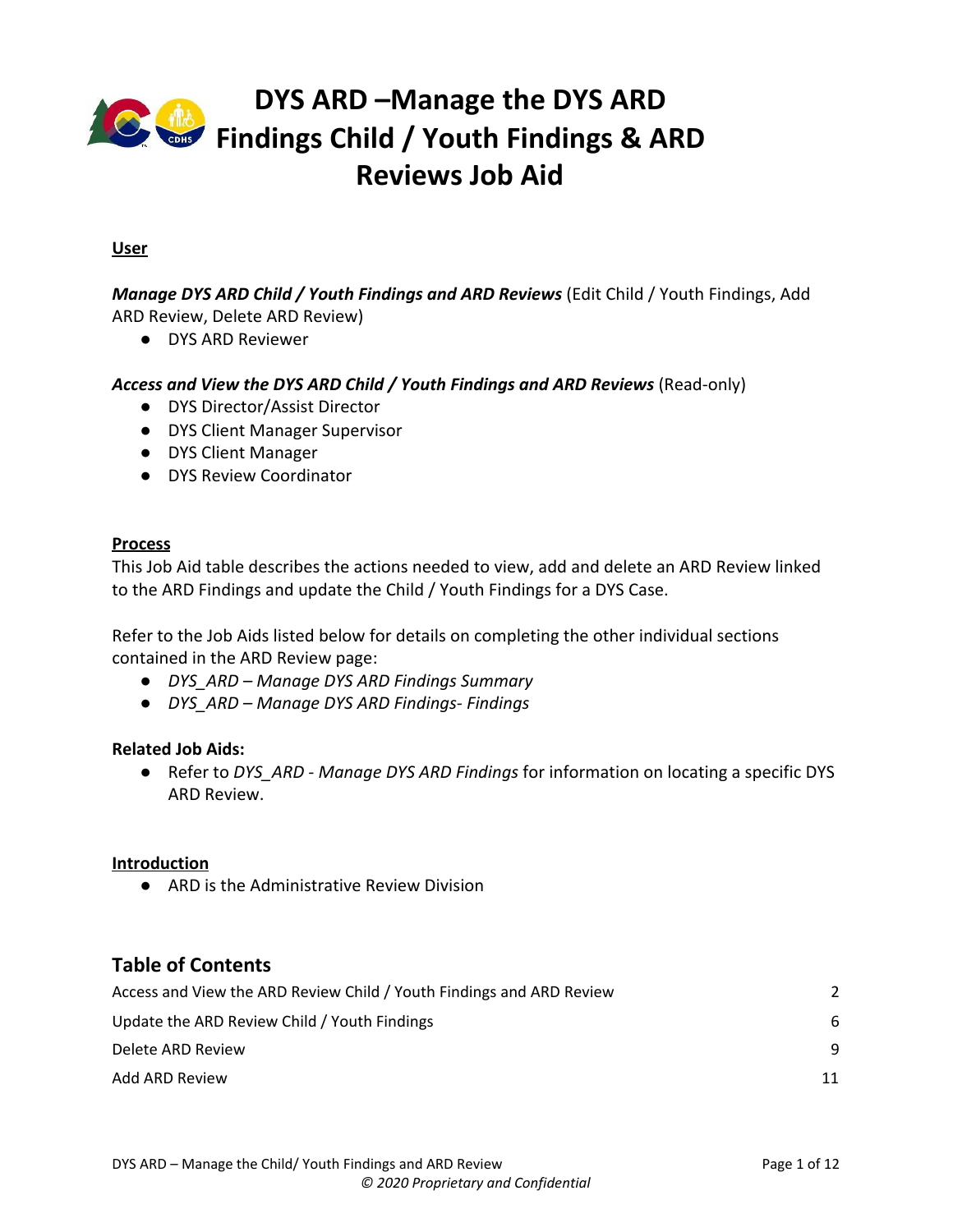

# **DYS ARD –Manage the DYS ARD Findings Child / Youth Findings & ARD Reviews Job Aid**

| If the Goal Date Incorrect? toggle               | COLORADO<br>Welcome, Cgi Qa Test5 (Logout)                                                                                                    | 8                                                                           |
|--------------------------------------------------|-----------------------------------------------------------------------------------------------------------------------------------------------|-----------------------------------------------------------------------------|
| is set to Yes, the Correct Goal                  | DYS ARD Reviews 2251729<br>Workspace<br>$\mathbb{R}$                                                                                          | ARD Findings 1553416                                                        |
| Date field is enabled and                        | Child/Youth Findings & ARD Reviews                                                                                                            | <b>Actions v</b>                                                            |
| required.                                        | Name<br>Client IDReview Date Reviewer Perm. Goal Incorrect? Active Perm. Goal                                                                 | Incorrect? Correct Goal Date                                                |
|                                                  | <b>TYN</b><br>2251729 6/19/2019 Leslie H<br>Ozjgtanimy<br>$Y$ is<br>Other Pind Perr $\sqrt{}$<br>Mascarenas<br>Bgstkjartjl<br>Xidsaadmdby     | MM/DD/YYY<br>Û<br>$\bullet$ Jun<br>$\vee$ 2020 $\vee$ 0                     |
| 3. Enter or select the                           | <b>Findings</b>                                                                                                                               | Su Mo Tu We Th Fr Sa<br>$1 \quad 2 \quad 3 \quad 4 \quad 5 \quad 6$         |
| appropriate date using the<br>calendar function. | Permanency Goal                                                                                                                               | 8 9 10 11 12 13<br>14   15   16   17   18   19   20<br>21 22 23 24 25 26 27 |
|                                                  |                                                                                                                                               | 28 29 30                                                                    |
| Note: If the Goal Date Incorrect?                | Best Interest/Reasonable Efforts                                                                                                              | Selec                                                                       |
| toggle is set to No, the Correct                 |                                                                                                                                               |                                                                             |
| <b>Goal Date is remains blank and</b>            | Child/Family Progress/Issues                                                                                                                  | Select                                                                      |
| disabled.                                        |                                                                                                                                               |                                                                             |
|                                                  | Safety Issues                                                                                                                                 | Save                                                                        |
|                                                  |                                                                                                                                               |                                                                             |
| Once all updates are complete:                   | COLORADO<br>$\frac{4}{100}$<br>Welcome, Cgi Qa Test5 (Logout)                                                                                 | $\overset{\text{cytmu2}}{\bullet}$                                          |
|                                                  | $\mathbf{x}$<br>DYS ARD Reviews 2251729<br>Workspace                                                                                          | ARD Findings 1553416                                                        |
| 4. Click Save.                                   | Child/Youth Findings & ARD Reviews                                                                                                            | <b>Actions v</b>                                                            |
|                                                  | Client ID Review Date Reviewer Perm. Goal Incorrect? Active Perm. Goal Anon. Goal Date Incorrect? Correct Goal Date<br>Name                   |                                                                             |
|                                                  |                                                                                                                                               |                                                                             |
| This opens the Save Successful                   | 2251729 6/19/2019 Leslie H<br>Ozjgtanimy<br>$Y$ N<br>$\mathbf{Y}$<br> Y <br>Other Pind Perr $\vee$<br>Bgstkjartjl<br>Mascarenas<br>Xidsaadmdb | Ū<br>6/10/2020                                                              |
| pop-up window.                                   | Findings                                                                                                                                      |                                                                             |
|                                                  | Permanency Goal                                                                                                                               | Selec                                                                       |
|                                                  |                                                                                                                                               |                                                                             |
|                                                  | Best Interest/Reasonable Efforts                                                                                                              | Select                                                                      |
|                                                  |                                                                                                                                               |                                                                             |
|                                                  | Child/Family Progress/Issues                                                                                                                  | Select                                                                      |
|                                                  |                                                                                                                                               |                                                                             |
|                                                  | Safety Issues                                                                                                                                 | Save                                                                        |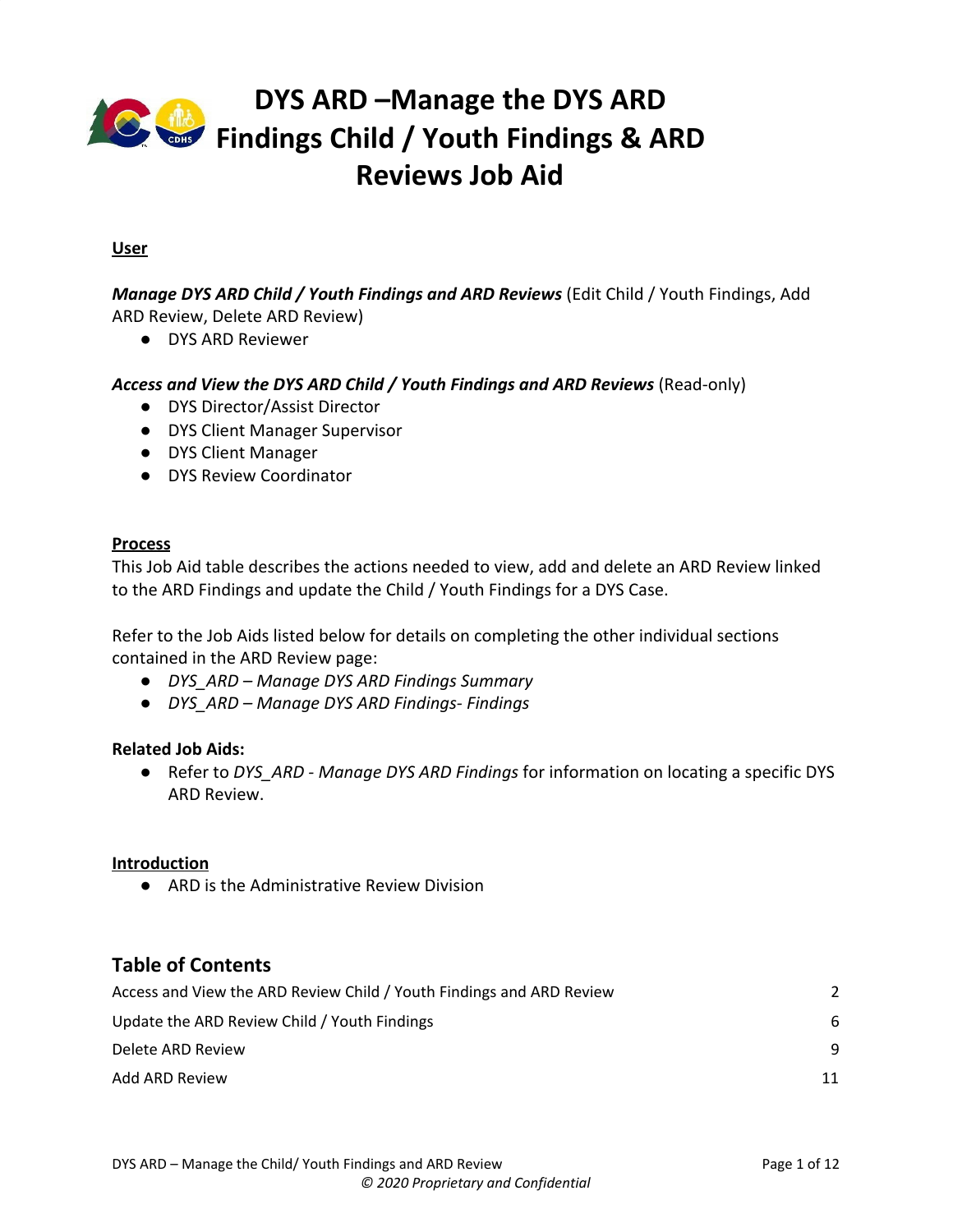

In the *Save Successful* pop-up window:

5. Click **Ok** to continue.

| $\mathcal{P}$ | Workspace                                                     | ARD Findings saved successfully. |                           | ARD Findings 1553416                                                                 |               |
|---------------|---------------------------------------------------------------|----------------------------------|---------------------------|--------------------------------------------------------------------------------------|---------------|
|               | <b>Child/Youth Findings &amp; ARD Rev</b>                     |                                  | Ok                        | Actions v —                                                                          |               |
|               | Client ID Review Date Reviewer<br>Name                        |                                  |                           | Perm. Goal Incorrect? Active Perm. Goal Anon. Goal Date Incorrect? Correct Goal Date |               |
|               | Ozjgtanimy<br>2251729 6/19/2019<br>Bgstkjartjl<br>Xidsaadmdbw | Leslie H<br>Y.<br>Mascarenas     | YNYK<br>Other PInd Perr V | dida<br>6/10/2020                                                                    | <sup>®</sup>  |
|               | <b>Findings</b>                                               |                                  |                           |                                                                                      |               |
|               | Permanency Goal                                               |                                  |                           |                                                                                      | Select        |
|               |                                                               |                                  |                           |                                                                                      |               |
|               | Best Interest/Reasonable Efforts                              |                                  |                           |                                                                                      | Select        |
|               |                                                               |                                  |                           |                                                                                      |               |
|               | Child/Family Progress/Issues                                  |                                  |                           |                                                                                      | Select        |
|               |                                                               |                                  |                           |                                                                                      |               |
|               | Safety Issues                                                 |                                  |                           | Save                                                                                 | <b>Telect</b> |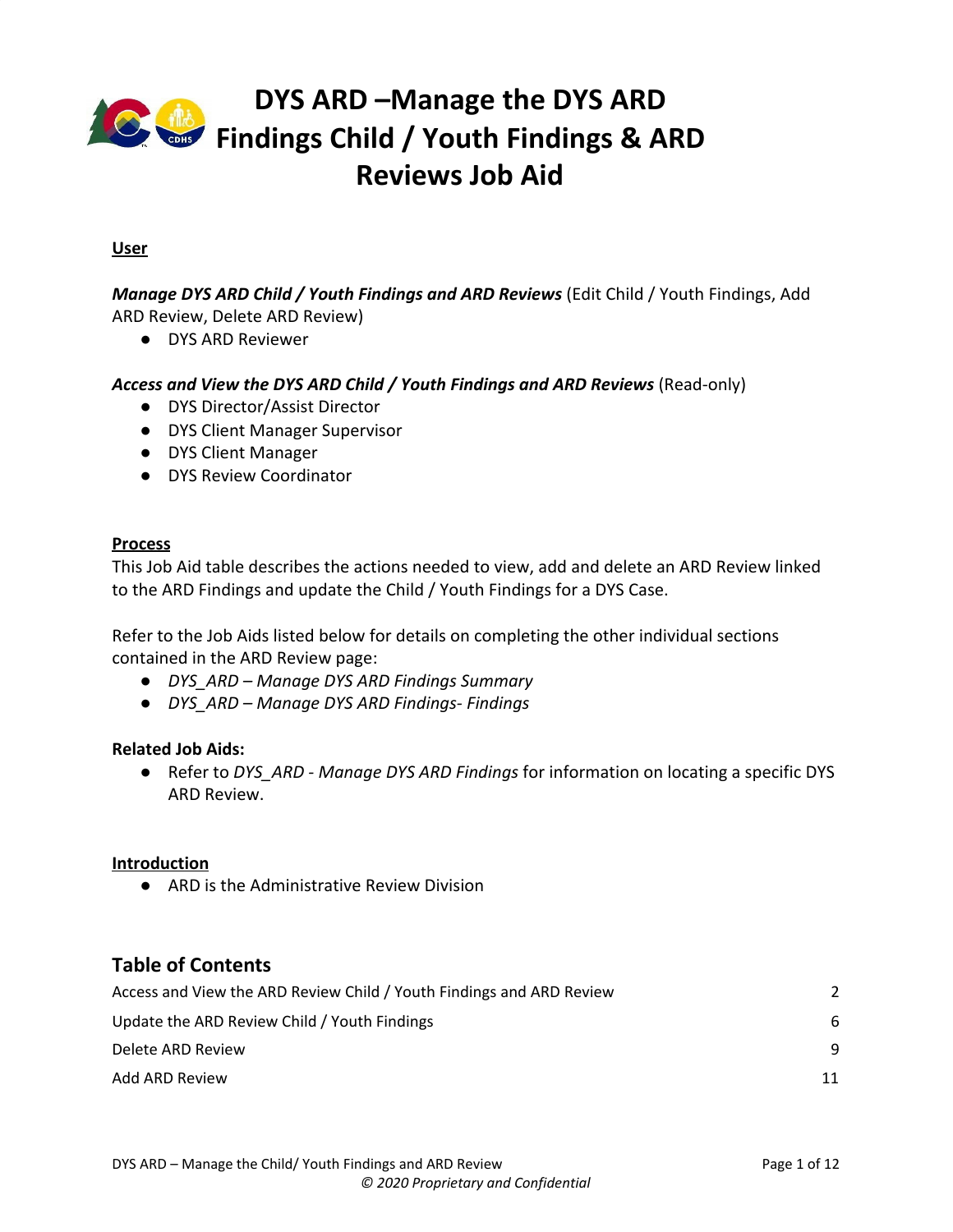

## <span id="page-8-0"></span>**Delete ARD Review**

| Steps/Output                                                                                                                                                                                                                                 | <b>Screenshot</b>                                                                                                                                                                                                                                                                                                                                                                                                                                                                                                                                                                                                                                                                                                                        |
|----------------------------------------------------------------------------------------------------------------------------------------------------------------------------------------------------------------------------------------------|------------------------------------------------------------------------------------------------------------------------------------------------------------------------------------------------------------------------------------------------------------------------------------------------------------------------------------------------------------------------------------------------------------------------------------------------------------------------------------------------------------------------------------------------------------------------------------------------------------------------------------------------------------------------------------------------------------------------------------------|
| In the Child / Youth Findings &<br><b>ARD Reviews section:</b><br>1. Confirm this is appropriate<br>ARD Review to delete.<br>2. Click the Trash Can icon to the<br>far right of the record.<br>This opens a Confirm Delete<br>pop-up window. | CO PADO<br>.<br>Welcome<br>Workspace<br>DYS ARD Reviews 2251729<br>$\overline{\mathbf{x}}$<br>ARD Findings 1553416<br><b>Child/Youth Findings &amp; ARD Reviews</b><br><b>Actions v</b><br>Name<br>Client ID Review Date Reviewer<br>Perm, Goal Incorrect? Active Perm, Goal Anon, Goal Date Incorrect? Correct Goal Date<br>2251729 6/19/2019<br>Leslie H<br>Ozigtanimy<br>Y<br>Y<br>YN<br>Other Pind Perr V<br>$\blacksquare$<br>6/10/2020<br>Bgstkjartjl<br>Mascarenas<br><b>Xidsaadmdh</b><br>Findings<br>Permanency Goal<br>Selec<br>Best Interest/Reasonable Efforts<br>Select<br>Child/Family Progress/Issues<br>Select<br>Safety Issues<br>elect<br>Save                                                                         |
| In the Confirm Delete pop-up<br>window:<br>3. Select Yes, Delete to delete<br>the ARD Review from this ARD<br>Findings or Cancel to return to<br>the ARD Findings page.                                                                      | COLORADO<br>$\frac{1}{100}$<br>$\bullet$ 8<br>േ<br><b>Confirm Delete</b><br>Are you sure you want to remove this ARD Review from the ARD Finding?<br>ARD Findings 1553416<br>Workspace<br>No<br><b>Yes, Delete</b><br>Child/Youth Findings & ARD R<br>Actions <b>v</b><br>Anon. Goal Date Incorrect? Correct Goal Date<br>Client ID Review Date Reviewer Perm. Goal Incorrect? Active Perm. Goal<br>Name<br>Ozjgtanimy<br>2251729 6/19/2019<br>Leslie H<br>YKYN<br>YN<br>Other Pind Perr V<br>6/10/2020              <br>Bgstkjartjl<br>Mascarenas<br>Xidsaadm<br><b>Findings</b><br>Permanency Goal<br>Select<br>Best Interest/Reasonable Efforts<br>Select<br>Child/Family Progress/Issues<br>Select<br>Safety Issues<br>elect<br>Save |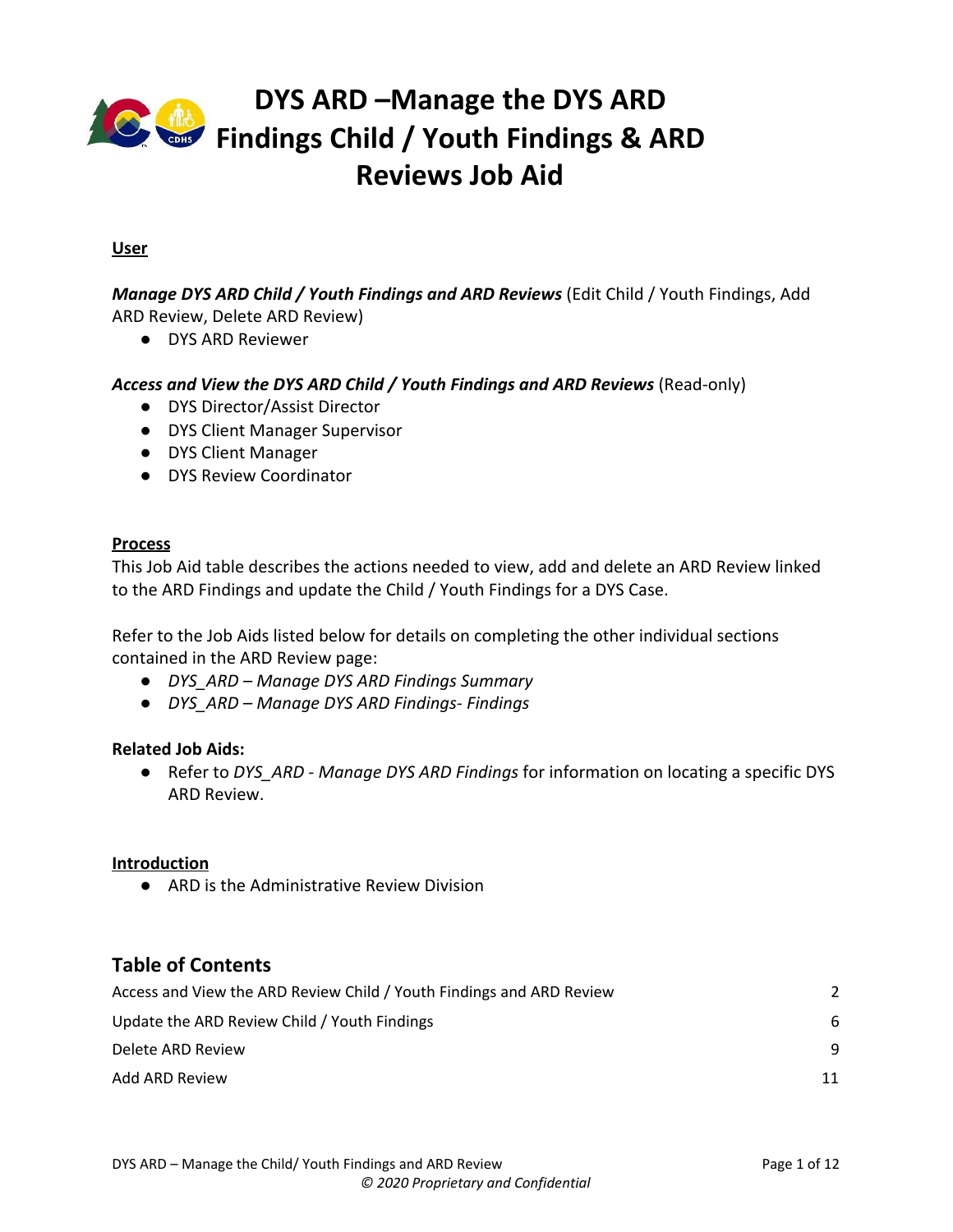

Once the ARD Review is deleted and the *Child / Youth Findings & ARD Reviews* section displays blank.

| Workspace                                     | DYS ARD Reviews 2251729<br>$\times$ | ARD Findings 1553416<br>$\times$                                                                                   |
|-----------------------------------------------|-------------------------------------|--------------------------------------------------------------------------------------------------------------------|
| <b>Child/Youth Findings &amp; ARD Reviews</b> |                                     | Actions v —                                                                                                        |
| Name<br>No information available              |                                     | Client IDReview Date Reviewer Perm. Goal Incorrect? Active Perm. Goal Anon. Goal Date Incorrect? Correct Goal Date |
|                                               |                                     |                                                                                                                    |
| <b>Findings</b>                               |                                     |                                                                                                                    |
| Permanency Goal                               |                                     | Select                                                                                                             |
| Best Interest/Reasonable Efforts              |                                     | Select                                                                                                             |
| Child/Family Progress/Issues                  |                                     | Select                                                                                                             |
|                                               |                                     |                                                                                                                    |
| Safety Issues                                 |                                     | Select                                                                                                             |
|                                               |                                     | Save                                                                                                               |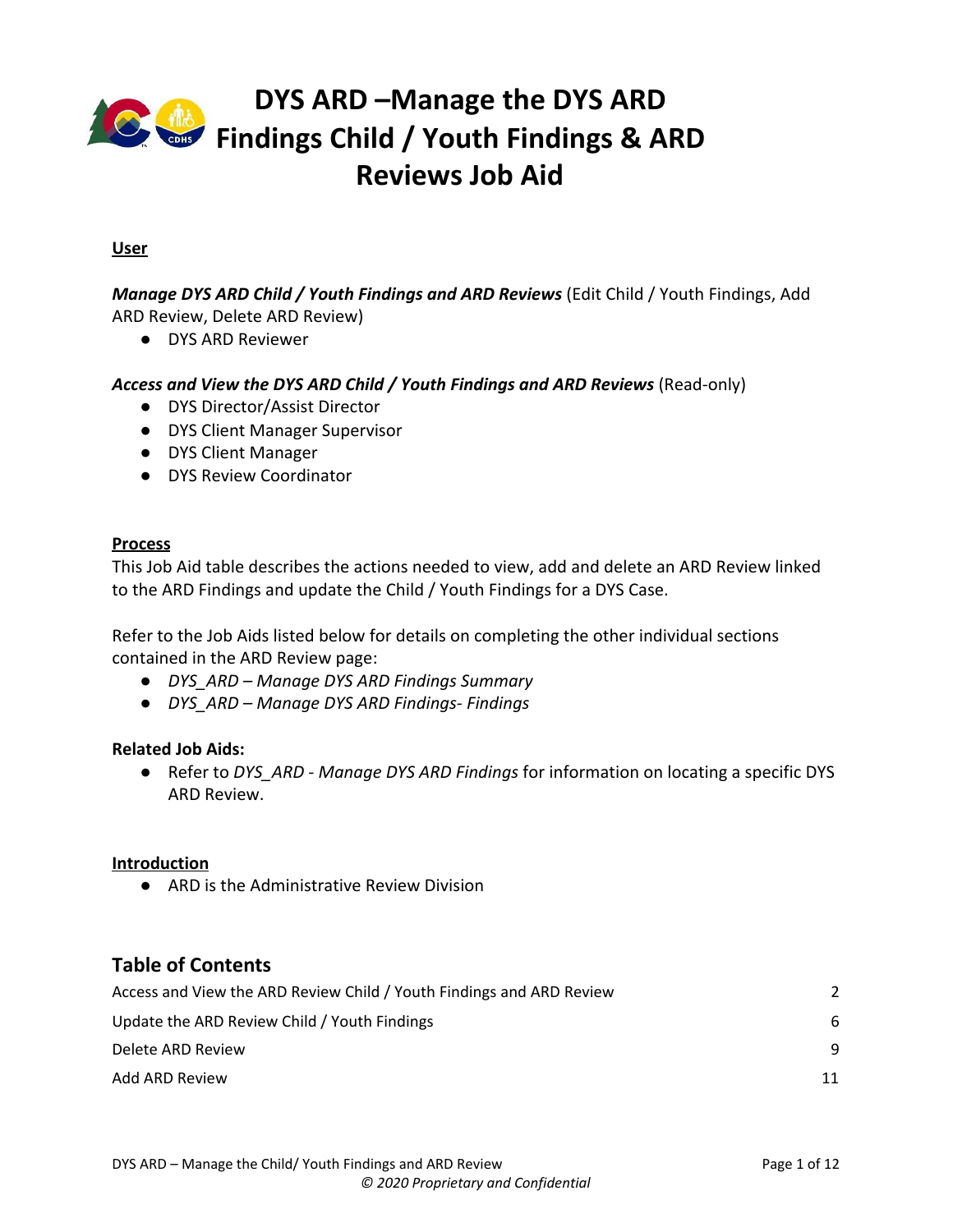

## <span id="page-10-0"></span>**Add ARD Review**

● Only one ARD Review can be associated to an ARD Findings on a DYS Case.

| Steps/Output                                                                                                                        | <b>Screenshot</b>                                                                                                                                                                                            |
|-------------------------------------------------------------------------------------------------------------------------------------|--------------------------------------------------------------------------------------------------------------------------------------------------------------------------------------------------------------|
| In the Child / Youth Findings &<br><b>ARD Reviews section:</b>                                                                      | COLORADO<br>$\frac{4}{100}$<br>Welcome, Cgi Qa Test5 (Logout)<br>$\bullet$<br>$\bullet$<br>DYS ARD Reviews 2251729<br>ARD Findings 1553416<br>Workspace                                                      |
| 1. Click the Actions drop-down<br>arrow.<br>2. Select Add ARD Review.                                                               | <b>Child/Youth Findings &amp; ARD Reviews</b><br><b>Add ARD Review</b><br>Perm. Goal Incorrect? Active Perm. Goal<br>Anon, Goal Date In<br>Client IDReview Date Reviewer<br>Name<br>No information available |
|                                                                                                                                     | Findings<br>Permanency Goal<br>Select                                                                                                                                                                        |
| This opens the Add ARD Reviews<br>pop-up window.                                                                                    | Best Interest/Reasonable Efforts<br>Select                                                                                                                                                                   |
|                                                                                                                                     | Child/Family Progress/Issues<br>Select                                                                                                                                                                       |
|                                                                                                                                     | Safety Issues<br>Select<br>Save                                                                                                                                                                              |
|                                                                                                                                     |                                                                                                                                                                                                              |
| In the Add ARD Reviews pop-up<br>window:                                                                                            |                                                                                                                                                                                                              |
| 3. Select the radio button of the<br>appropriate ARD Review.                                                                        |                                                                                                                                                                                                              |
| <b>Note: The ARD Reviews that</b><br>display are not connected to any<br>ARD Findings and are linked to an<br>ARD Scheduled Review. |                                                                                                                                                                                                              |
|                                                                                                                                     |                                                                                                                                                                                                              |
|                                                                                                                                     |                                                                                                                                                                                                              |